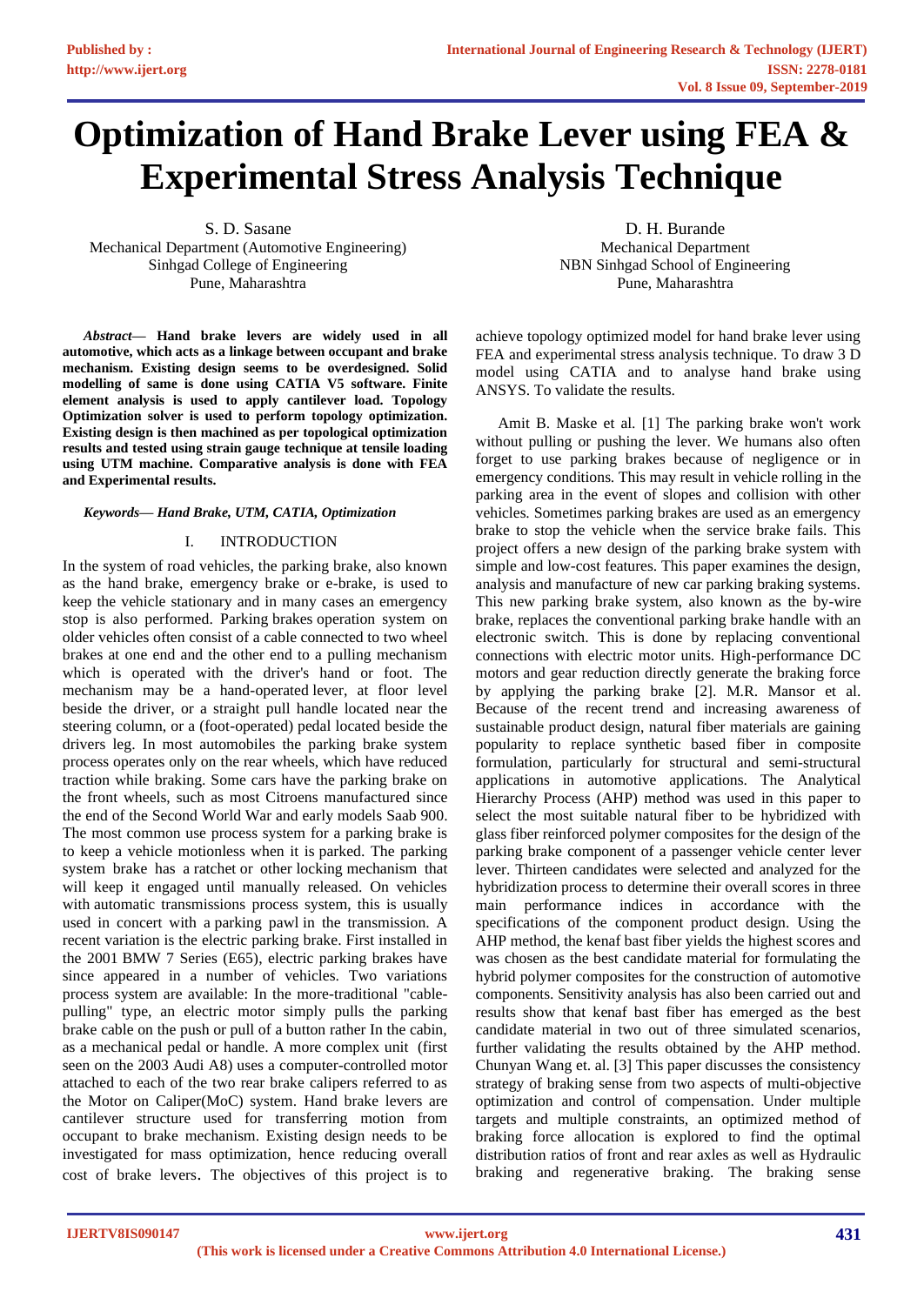consistency controller is further designed to make up the braking force difference and keep the rate of change in the braking force unchanged. Daogao Wei et. Al. [4] This study sets up a dynamic model of a new two-layer brake system to explore the vibration and noise reduction mechanism of a brake pad with a new structure. The model is used to analyze the effects of double-layer pad parameters on the brake system's stability characteristics and stick-slip vibration.

# II. METHODOLOGY

CAD model of existing Hand break lever is done using CATIA software. The meshing of CAD model is carried out using Hypermesh software. Loading and boundary conditions are applied for the analysis of Stress- starin results. For topology optimization of hand break lever, Optistruct solver is used. With the help UTM, stress analysis of optimized mode is carried out. Comparative analysis of FEA and experimental results is done.

# III. CAD MODELLING

Computer-aided design (CAD) is the use of [computer](https://en.wikipedia.org/wiki/Computer_system)  [systems](https://en.wikipedia.org/wiki/Computer_system) (or [workstations\)](https://en.wikipedia.org/wiki/Workstation) to aid in the creation, modification, analysis, or optimization of a [design.](https://en.wikipedia.org/wiki/Design) CAD software is used to increase the productivity of the designer, improve the quality of design, improve communications through documentation, and to create a database for manufacturing. CAD output is often in the form of electronic files for print, machining, or other manufacturing operations. The term CADD (for Computer Aided Design and Drafting) is also used. For modelling of Hand Break Lever CATIA software is used.



Fig. 1 CAD model



Fig. 2 Drafting of CAD Model

# *2. Finite Element Analysis:* MESHING

ANSYS Meshing is a general-purpose, intelligent, automated high-performance product. It produces the most appropriate mesh for accurate, efficient Multiphysics solutions. A mesh well suited for a specific analysis can be generated with a single mouse click for all parts in a model. Full controls over the options used to generate the mesh are available for the expert user who wants to fine-tune it. The power of parallel processing is automatically used to reduce the time you have to wait for mesh generation.

The solid tetrahedron elements are used to generate the meshing of the Hand Brake lever. The node population count is 20751 and element population count is 12387.



Fig. 3 Meshing of CAD Model

| Properties of Outline Row 3: ACRYLIC |                                              |                                            |                       |
|--------------------------------------|----------------------------------------------|--------------------------------------------|-----------------------|
|                                      | A                                            | B                                          | $\mathbb{C}$          |
|                                      | Property                                     | Value                                      | Unit                  |
| $\overline{2}$                       | <b>Material Field Variables</b>              | <b>III</b><br>Table                        |                       |
| 3                                    | r<br>Density                                 | 1.18                                       | $q$ cm $^{\wedge}$ -3 |
| 4                                    | Y<br><b>Isotropic Elasticity</b><br>$\equiv$ |                                            |                       |
| 5                                    | Derive from                                  | $\overline{\phantom{a}}$<br>Young's Modulu |                       |
| 6                                    | Young's Modulus                              | 2760                                       | MPa                   |
| $\overline{7}$                       | Poisson's Ratio                              | 0.37                                       |                       |
| 8                                    | <b>Bulk Modulus</b>                          | 3538.5                                     | MPa                   |
| 9                                    | Shear Modulus                                | 1007.3                                     | MPa                   |

Fig.4 Properties of Acrylic